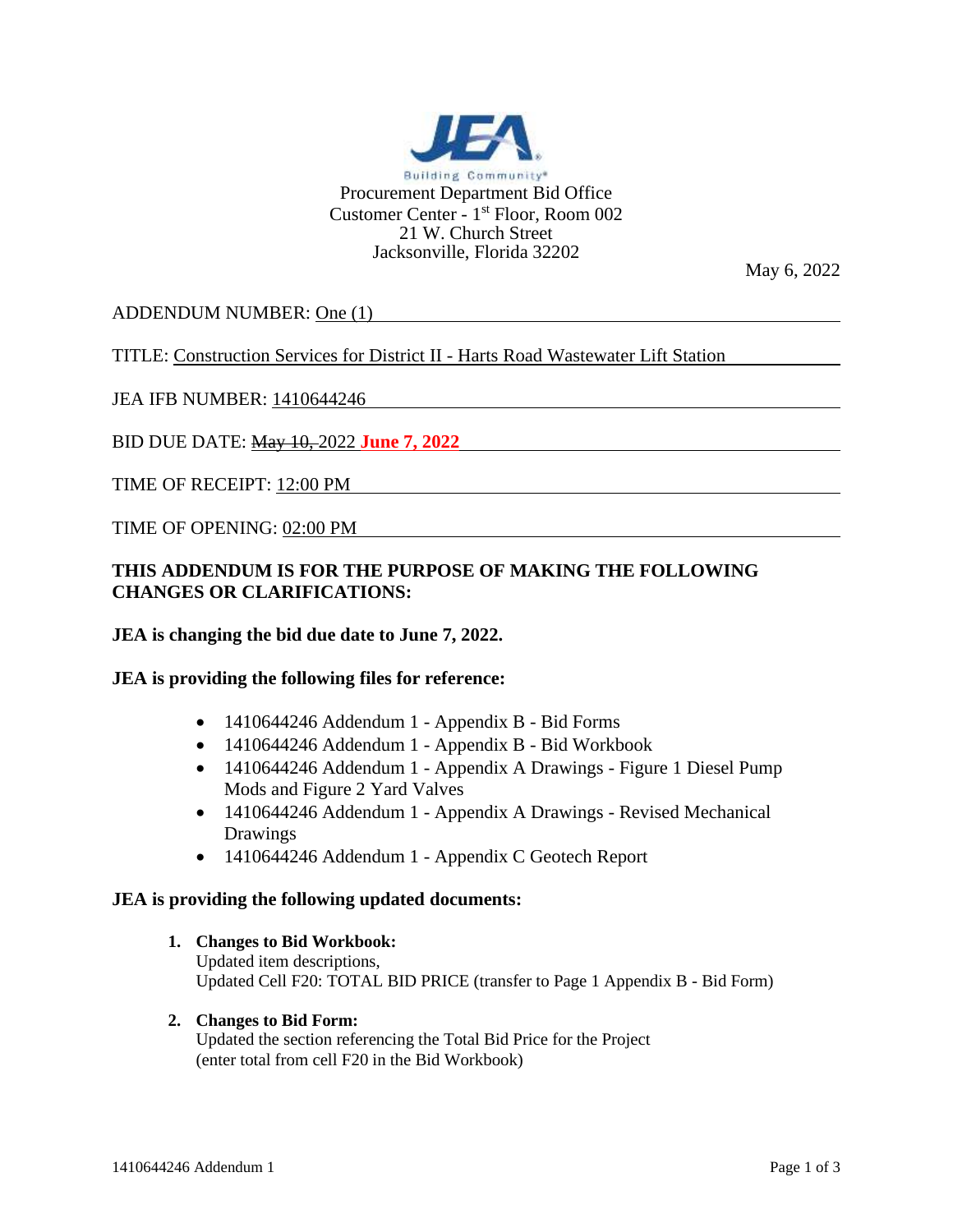# **3. Changes to the Solicitation:**

Paragraph 2.3.1 ORDER OF PRECEDENCE. Following "Addenda to JEA Solicitation" add "JEA Standards (Water and Wastewater, Facilities, Electric, Security)"

# **4. Changes/Clarification to the Drawings:**

Sheets M-2 and M-3 are attached. The sheets include clarifications (in red).

## **5. Change to station pump discharge check valves:**

On the plans and specification section 15100-2.03, delete Rubber Flapper Check Valve from contract and replace with swing check valves as specified in JEA Wastewater Standard AS-305 – Check Valve.

**6. Changes to the existing diesel pump and yard valves:** See Figures 1 & 2 (Appendix C) attached to this addendum.

## **7. Change to Specifications:**

- a) In Section 15066-1.06-C-1.a. MATERIAL: Shall be **Schedule 40** per JEA Wastewater Standards.
- b) In Section 01010, Paragraph 1.02.C.3: add a new subsection as follows: "h. One temporary backup diesel pump (Model CD250M by Godwin with 10-inch discharge pump rated at 3,000 gpm at 80-feet of total dynamic head) and piping tie-in modifications, new tee fittings, valves, harnessed flange coupling adapters to accommodate the connection of the temporary diesel pump, as shown in Figure 1. Contractor shall also provide temporary piping and fittings as necessary to connect the temporary backup diesel pump to the connections noted in Figure 1 (Appendix C, this addendum).
- c) In Section 10114, Paragraph 3.02.A.3.b.5, 6, and 13: Delete references to "10" knife gate valve" and replace with the following: "12" knife gate valve".
- d) In Section 01014, Paragraph 3.02.A.3.d: Delete the entire paragraph.
- e) In Section 01014, Paragraph 3.02.A.3.e. Add a second sentence as follows: "Provide repair and patch in accordance with Section 01045 for demolition of mechanical, piping systems and appurtenances. Contractor shall provide field paint repair areas to match existing paint and coating system."
- f) In Section 09902, Paragraph 1.2.A.B, replace the paragraph in its entirely and replace with the following: "Section includes painting of all exposed structural and miscellaneous steel; mechanical and electrical equipment; sluice gates, operators and posts, conveying systems, pipe, fittings, valves; electrical conduit and appurtenances; new CMU walls; exposed exterior ducts; existing areas and patching from demolition or repair work; all as specified in the attached painting schedules and all other work obviously painted unless otherwise specified. Minor